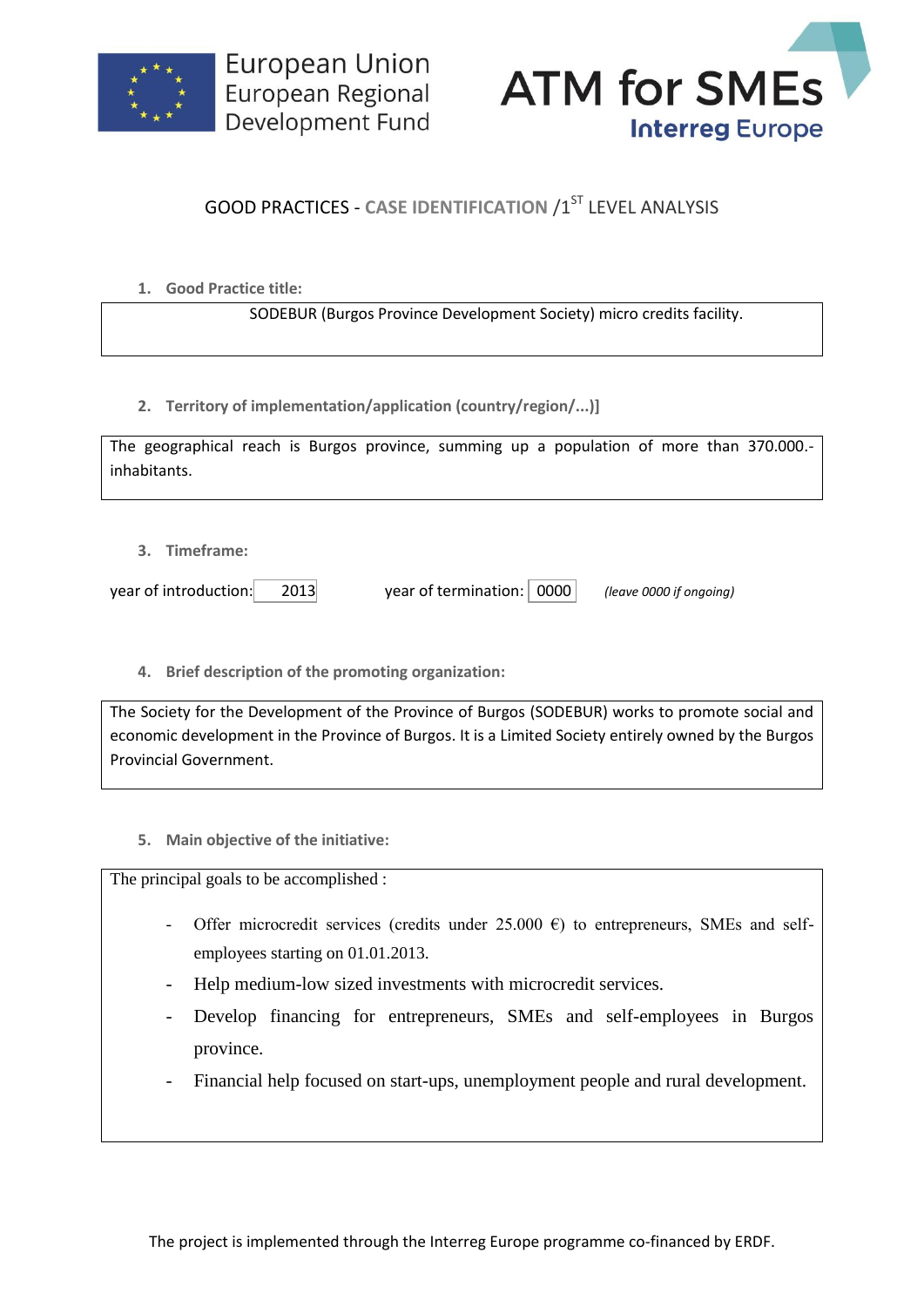



**6. Brief explanation of the initiative:**

Provision of micro credits to entrepreneurs, start-ups and SMEs from Burgos rural areas. Characteristics of the facility:

- Maximum 25000€ (Including 5000€ for working capital)
- 4 years term (Maximum), including optional 6 months grace period. 1 year for working capital.
- 1,5 3% interest rate. No fees.
- No guarantees/ no collaterals.

Outsourced management and implementation of the facility to CEEI-Burgos

**7. Target group and measures to involve the target group:**

Entrepreneurs, start-ups and SMEs from rural areas of Burgos province. Involvement of Burgos Provincial Governments development agents in the dissemination and client acquisition processes.

## **8. Innovativeness:**

Assessment approach based exclusively both in the project and the applicant themselves, excluding external guarantees/collaterals.

Addressing market niche. Credit facilities under 25.000 € were very restricted and limited in Spanish regular financial markets, due to the particular circumstances of regular banks and financial institutions all over the country as a result of the credit crunch, which were more interested in bigger and more profitable operations. Besides, entrepreneurship is always considered an extra risk factor.